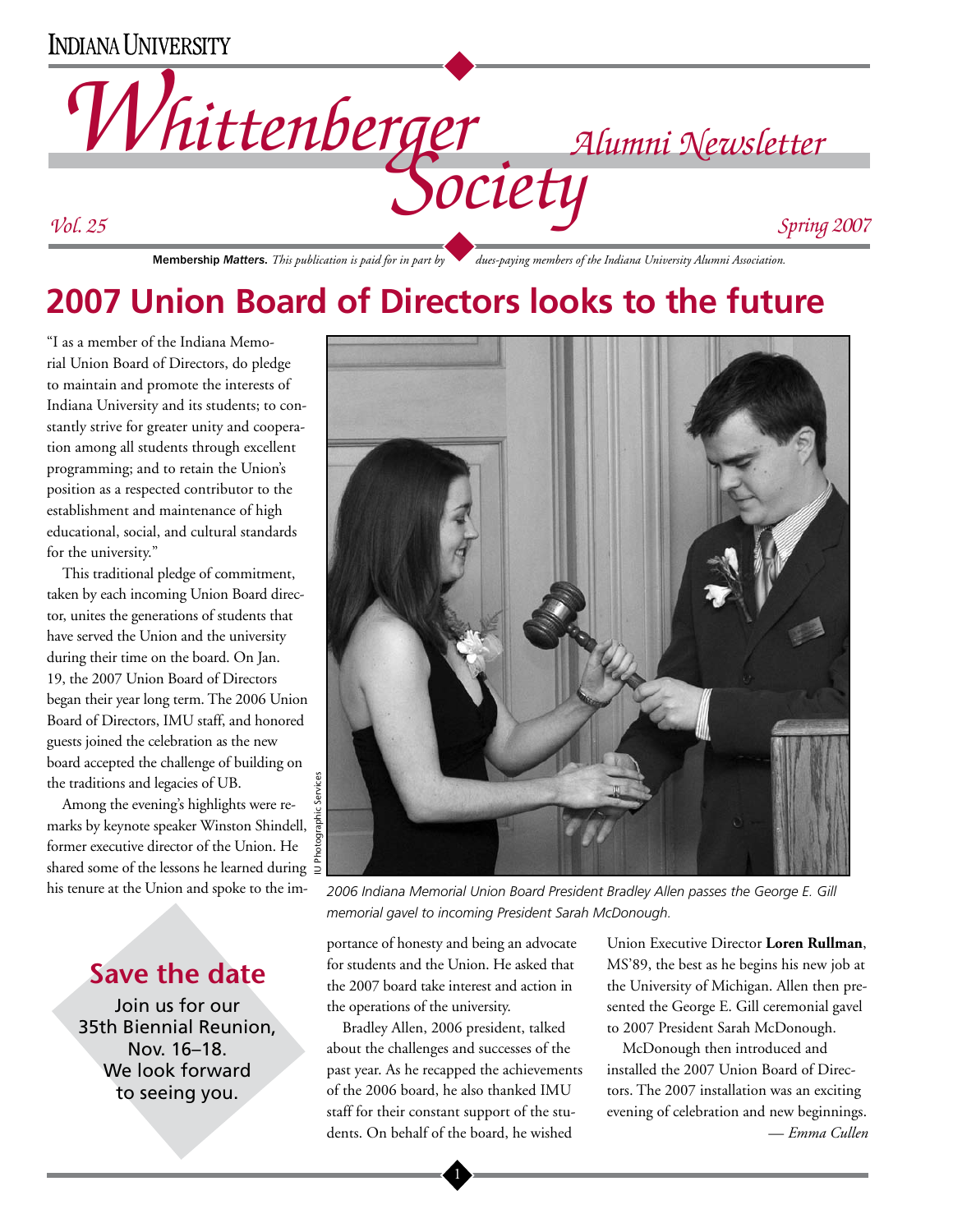Dear Union Board Alumni,<br>
n Jan. 19, the 98th Indiana Memorial Union Board of Directors On Jan. 19, the 98th Indiana Memorial Union Board of Directors<br>Owas installed and began working on continuing the tradition of the IMU. The board remains one of the most professional and prestigious organizations on campus.

This year's board has a mix of old and new faces. Six of the directors served on the 2006 board. The remaining 10 directors have cultivated their leadership skills by working with other student organizations, residence hall associations, and the Greek Life Department, and they bring a myriad of perspectives to the board. Proud of the history that has been left for us, we, however, understand Union Board constantly evolves and rediscovers its legacy for future IU students.



Some programming highlights since the last newsletter include:

• a lecture by former Prime Minister of Israel Ehud Barak;

- 
- concerts by Ben Folds and Wilco;<br>• after several decades, a return to the tradition of Miss Indiana University 2006 Miss IU Betsy Uschkrat
- 

won the Miss Indiana title and competed in the Miss America Pageant; • a gay-marriage debate between Glenn Stanton and John Corvino;

- a poetry reading and spoken-word performance by Saul Williams;
- the IU College Comedy Festival, a weekend of comedy shows by both local and regional acts;
- 

• and a screening for the PRIDE Film Festival. IU has always been a place where students can develop as leaders and future professionals. UB and the IMU have always appreciated the significant commitment the university has made to us. IU Bloomington Dean of Students and Vice President of Student Affairs **Richard McKaig**'s (EdD'82) endless support for student leaders and student initiatives is invaluable. We are fortunate to have administrators like him who continue the legacy of enabling student leadership. With the climate of the university continually evolving and changing, just as the

students do, the 2007 board faces many challenges in this term. Over the past 10 years, the IMU has felt the impact of university financial adjustments. These changes have

been manageable because of outstanding strategic planning and execution by all IMU staff. Unfortunately, the IMU has reached its threshold: The annual, incremental declining support from the university is no longer sustainable. UB and the IMU are grateful for the guidance of administrators, like Dean McKaig, who have provided valuable insight and support during the university's current re-evaluation of funding priorities.

The board is ready to continue the mission John Whittenberger left us so many years ago. We look forward to connecting with our alumni association as much as possible throughout the year. It's your continued support that

helps us continue the tradition of the IMU. The 2007 board is honored to continue the traditions of this 98-year organization. We also recognize the sup-

port of our loyal alumni, and we thank you.

Sincerely,

Saill Ma Daragh

Sarah McDonough President, 2007 Indiana Memorial Union Board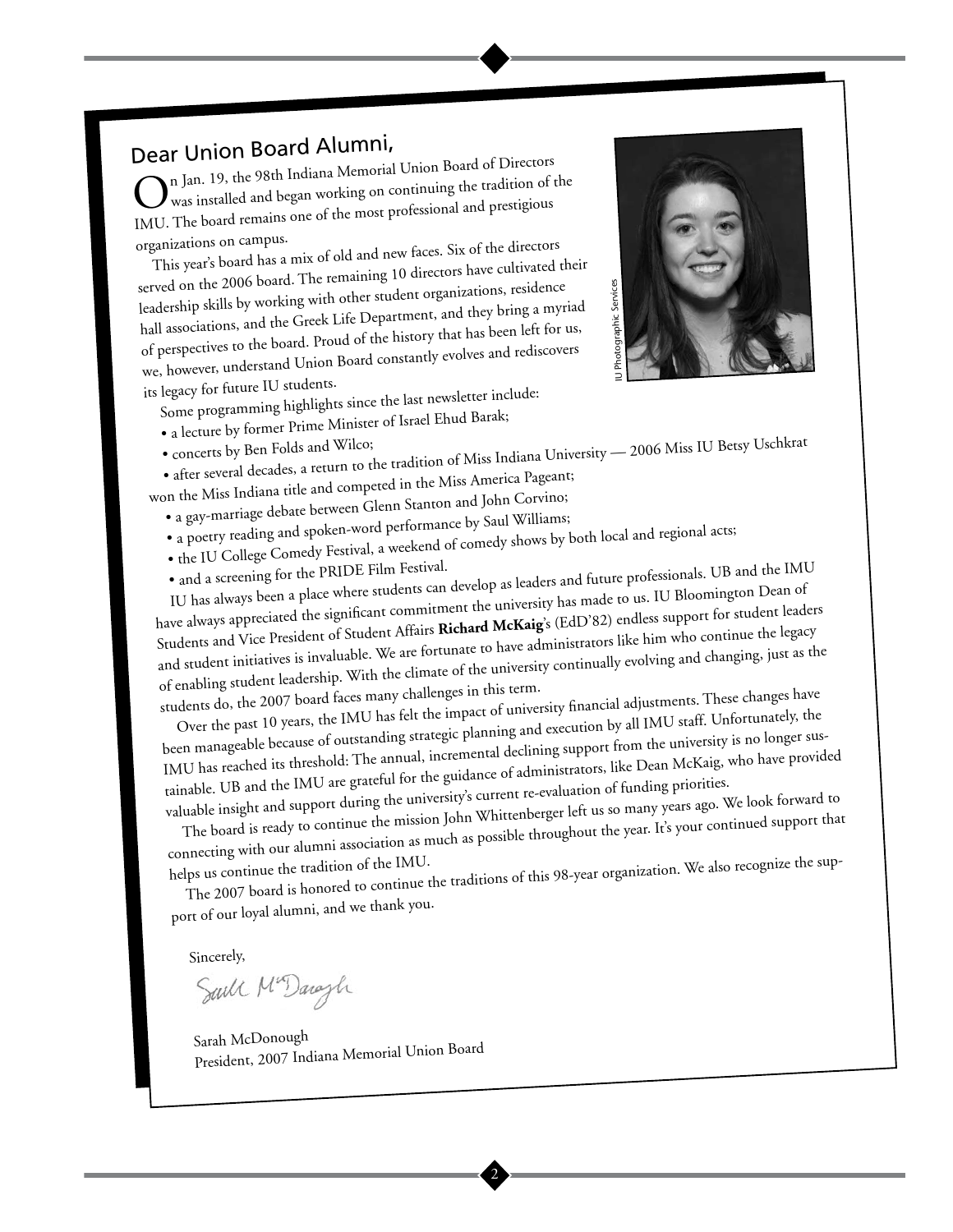# State of the Union

This past December, **Loren Rullman**, MS'89, announced that he would be leaving Indiana University. He has accepted the position of associate vice president of student affairs at the University of Michigan. Rul lman demonstrated his affection for the Indiana Memorial Union through out his two and a half years as the executive director of the Union, working tirelessly right up to his last day and bringing closure to several important projects he spearheaded during his time at the IMU. I hope you will join me in wishing Rullman the best at the University of Michigan.

In April, a national search began to recruit a new executive director. I have been asked to serve as the interim executive director, with the goal of having a new director on board by August.

The IMU family has been busy this past year, and I am pleased to update you on some of the accomplishments and challenges that we face.



• We invested \$400,000 into renovations to the Whittenberger Auditorium by replacing the seating, carpet, sound system, and projection screens, and improving the acoustical quality of the auditorium.

• We received a gift designated to update the movie projector and add an LCD projector that will enhance the Union Board's films program.

• We invested \$250,000 into opening a Starbucks Coffee in the IMU Gallery space on the first floor near Alumni

Hall in November. We hope to add some outdoor seating this spring to further enhance this part of the building. • Due to the Starbucks renovation, IU Outdoor Adventures moved from the first floor to a new home on the mezzanine level near the Back Alley and Commons, giving IUOA more visibility.

• Our long-term relationship with University Information Technology Services, providing computer support in the IMU, ended this year. With tight budgets throughout the university, UITS consolidated this service into one location

within the Herman B Wells Library. The IMU will be challenged to replace the income from UITS's lost rent. • In January, we completed the IMU strategic plan for 2007 to 2012, identifying eight major goals and objectives to guide our efforts for the next five years.

• UB passed a motion to support our request for a modest student fee to help offset some of the direct costs in supporting student life at the IMU, such as student-organization office space. The request went before IU's Committee for Fee Review in February.

Like other campuses across the country, IU is experiencing decreasing support from the state level, coupled with increasing demands on higher education. With the increase in pressure, campuses are looking for ways to fund their academic missions while keeping tuition increases at acceptable levels. With our continued facility needs and in keeping the Union relevant to student life on campus, our biggest challenge is securing financial stability as funds are redirected to the academic mission. One of our strategic priorities is to "decrease over-reliance upon hospitality revenues," which are subject to the economy as well as outside competition. Over the past three years, we have seen increased occupancy in the hotel, offsetting reduced campus support of the IMU and reduction in rent incomes. However, during the current year, with increased competition in the local hotel market and with the opening of three new hotels in Bloomington, we are experiencing a reduction in hotel occupancy and its associated income, which emphasizes our need for a stable financial base. We will continue to work with the campus administration me in interim spectral at this case of the based of the spectral at the INI and the Based of the spectral at the INI and the INI and the INI and the INI and the INI and the INI and the INI and the INI and the INI and the

and the students to secure a stable financial base in order to carry on the rich traditions of the IMU. We look forward to seeing you this fall at the Biennial Reunion during IU–Purdue football weekend, Nov.16–18. You will be receiving registration information later in the year.

Thom Simmons

 $\overline{\mathbf{3}}$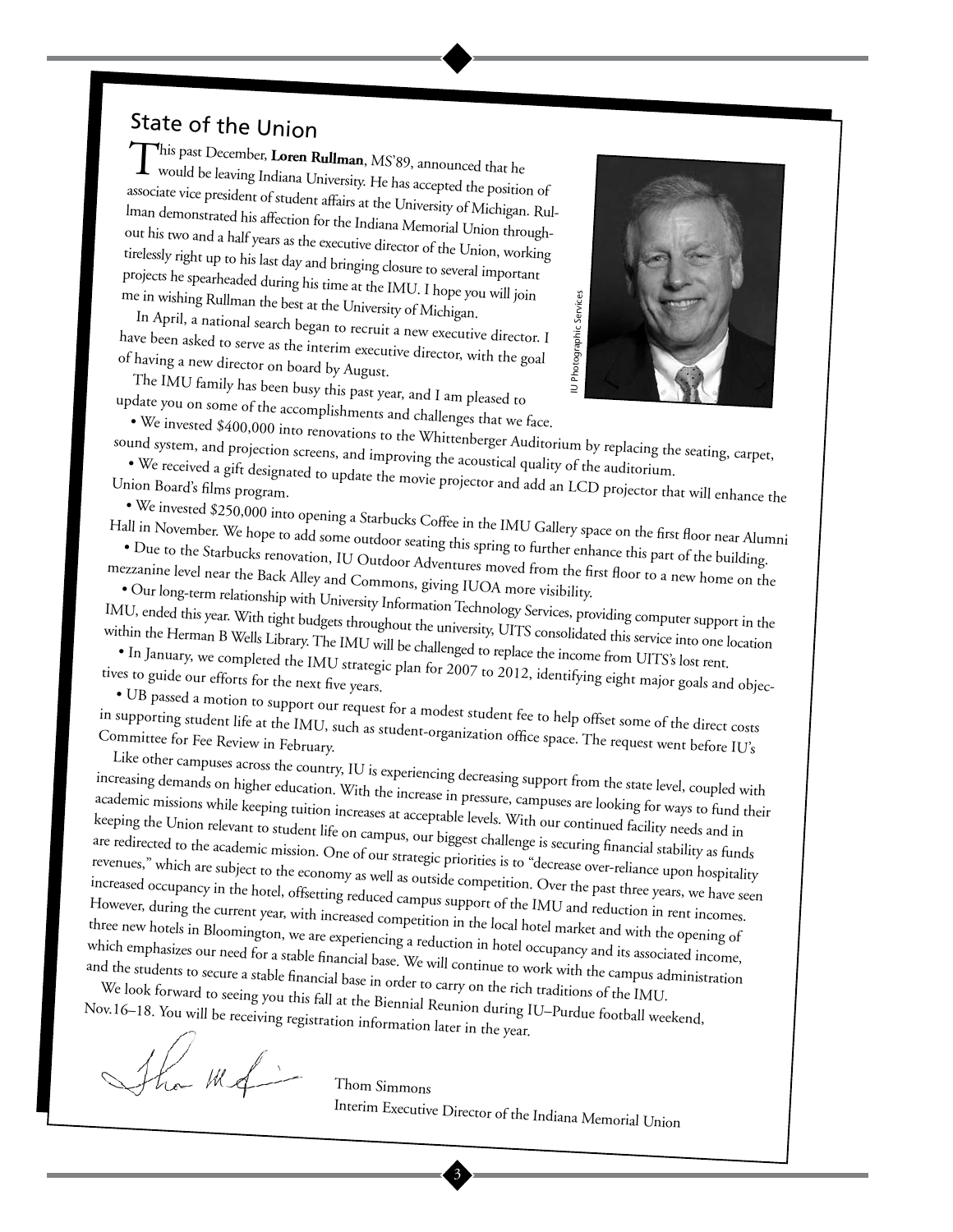# **2006 Union Board Scholarships**

- *Claude Rich Open Scholarship*: Meg Reynolds and Cory Szybala
- *Milton "Josh" Fineberg Scholarship*: Scott Carrico
- *Rosemary V. Tanner Scholarship*: Emma Cullen and Sarah McDonough
- *Union Board Alumni Scholarship*: Brad Allen and Amanda Prager
- *Edward J. Pinto Committee Member Scholarship*: Kelli Zimmerman
- *Robert H. Shaffer Senior Service Award*: Blaire Berman

*• John Whittenberger Society Outstanding Committee Member Scholarship*: Andy Goheen, Clayton Johnson, Jessica McCreight, Hana Ros, Adam Soiref, Melissa Troyer, and Danielle Trynoski



IU Photographic Services

*Above — Claude Rich Open Scholarship recipients Meg Reynolds, left, and Cory Szybala, right, with John Hobson, COO and senior vice president of the IUAA* 

*At right — Union Board Alumni Scholarship recipients Amanda Prager, left, and Brad Allen, right, connect with John Whittenberger Society President Brent Pieper*



*Rosemary V. Tanner Scholarship recipients Sarah McDonough, left, and Emma Cullen, right, with the award's namesake*



# 2006 Union Board an unforgettable year

The 2006 Union Board brought extraordinary programs to campus. In addition to those covered in President Sarah McDonough's letter on page 2, highlights also included:

- a lecture by Middle East scholar Reza Aslan;
- live music in the Union with programs, such
- as Lunchbreaks and NOISE;
	- 21st annual Live from Bloomington project;
	- an unprecedented number of sneak previews;
	- second annual IU College Comedy Festival;
	- a midnight breakfast during finals week;
	- the fall musical *Once on This Island*;
- 10th anniversary of our creative arts publication, *Canvas*; and
	- the "Art of Kissing."



*The 2006 Union Board directors met with former Prime Minister of Israel Ehud Barak at the reception before his lecture. He served as prime minister from 1999 to 2001and spoke on modern day's fight against terrorism, as well as his involvement in the Camp David 2000 Summit.*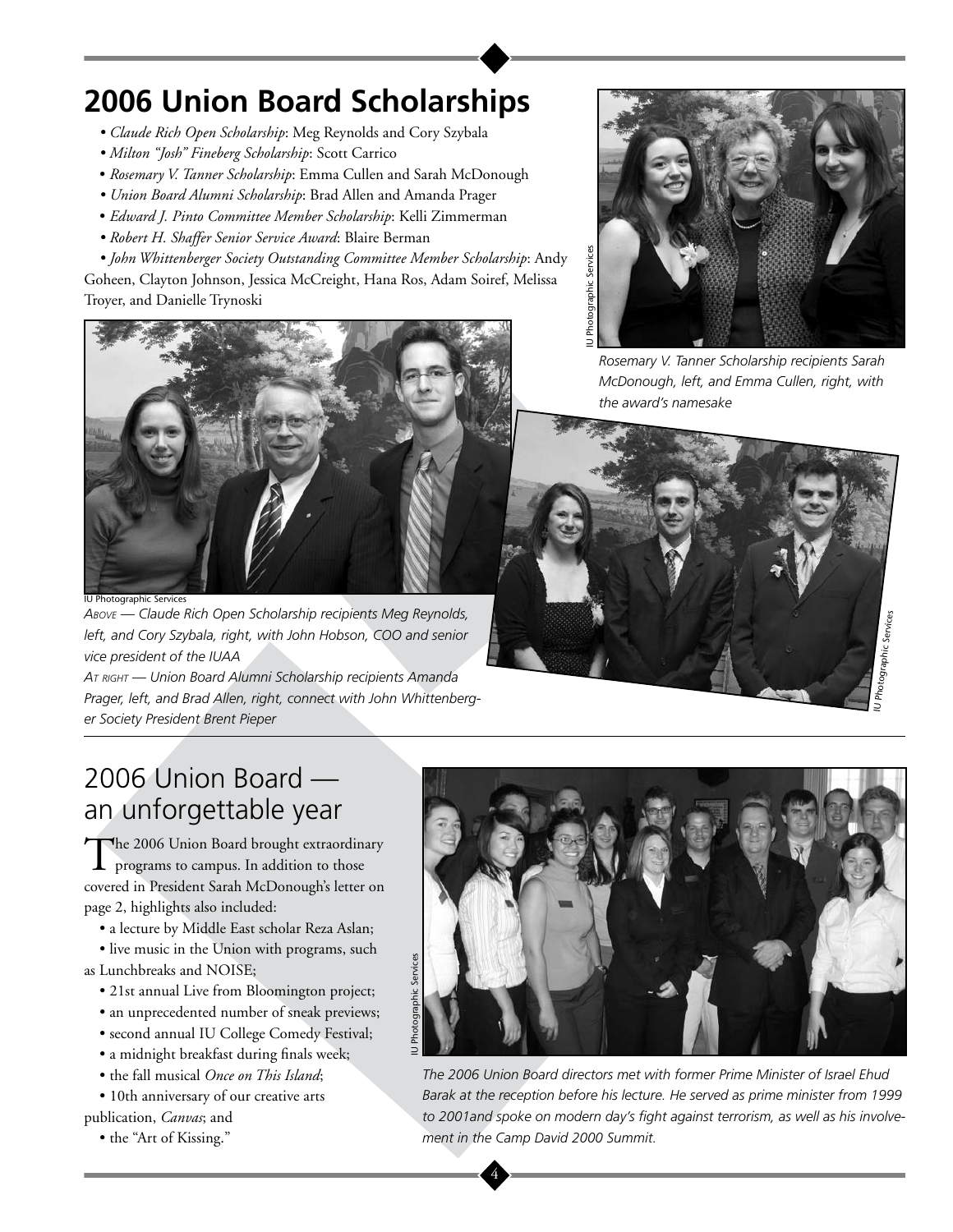

*2007 Indiana Memorial Union Board — Seated, from left, are: Dani Trynoski, comedy; Lauren Douglass, spirits and traditions; Rachael Tunick, performing arts; Sarah McDonough, president; Amanda Prager, vice president for membership; Hana Ros, lectures; Kelli Zimmerman, diversity performance; and Allison Conway, public relations. Standing, from left: Dean Richard McKaig, administrative representative; Thom Simmons, IMU interim executive director; Alfonso Lerma, Canvas; Michal Jander, design; Franc Perrelle, seminars and events; Dashiell Voorhees, films; Aaron Mervis, videography; Adam Sorief, concerts; Andy Goheen, Live from Bloomington; Corbin Smyth, IMU assistant director of activities and events; Tari Wimbley, program coordinator; and Becky Porter, program coordinator. Not pictured: Scott Carrico, vice president for programming; and Amanda Murray, alumni representative.*

IU Photographic Services

### 2007 Mission Statement

*Striving to provide quality programming for the Indiana University community, as students working for students.*

# **Union Board welcomes new graduate-student advisers**

Sarah Douglas and Dustin Peterson are the newest additions to the Union Board staff.

Douglas, of Nashville, Tenn., received a BA in psychology from the University of Tennessee. She minored in business.

Douglas was a part of her campus programming board while at the University of Tennessee, where she helped plan homecoming and other large events each year. She was also chair of the Ambassador Scholars, which give campus tours; a member of the Delta Delta Delta sorority; an orientation leader; a member of the Mortar Board National College Senior Honors Society; and a participant in dance marathon.

As a graduate adviser, she advises the public relations and the spirits and traditions committees, and she has a practicum of 10 hours a week at IUB's Office of Orientation Programs. Douglas says she is "really enjoying the relationships that I am building with the students throughout my time at IU."

Peterson, of Dallas, received a BS in communications from Brigham Young University in Idaho.

After graduation, Peterson worked in pub-

lic relations for the corporate world, but he found that it did not really suit him and that working with students was his real passion. After spending two years in business, he decided to return to school to pursue a master's degree and a doctoral degree in higher education and student affairs.

Currently in his first year of master's degree study, Peterson is enjoying his time with Union Board while advising the *Canvas* and comedy committees. Peterson has settled in Bloomington with his wife, Samye, and their daughter.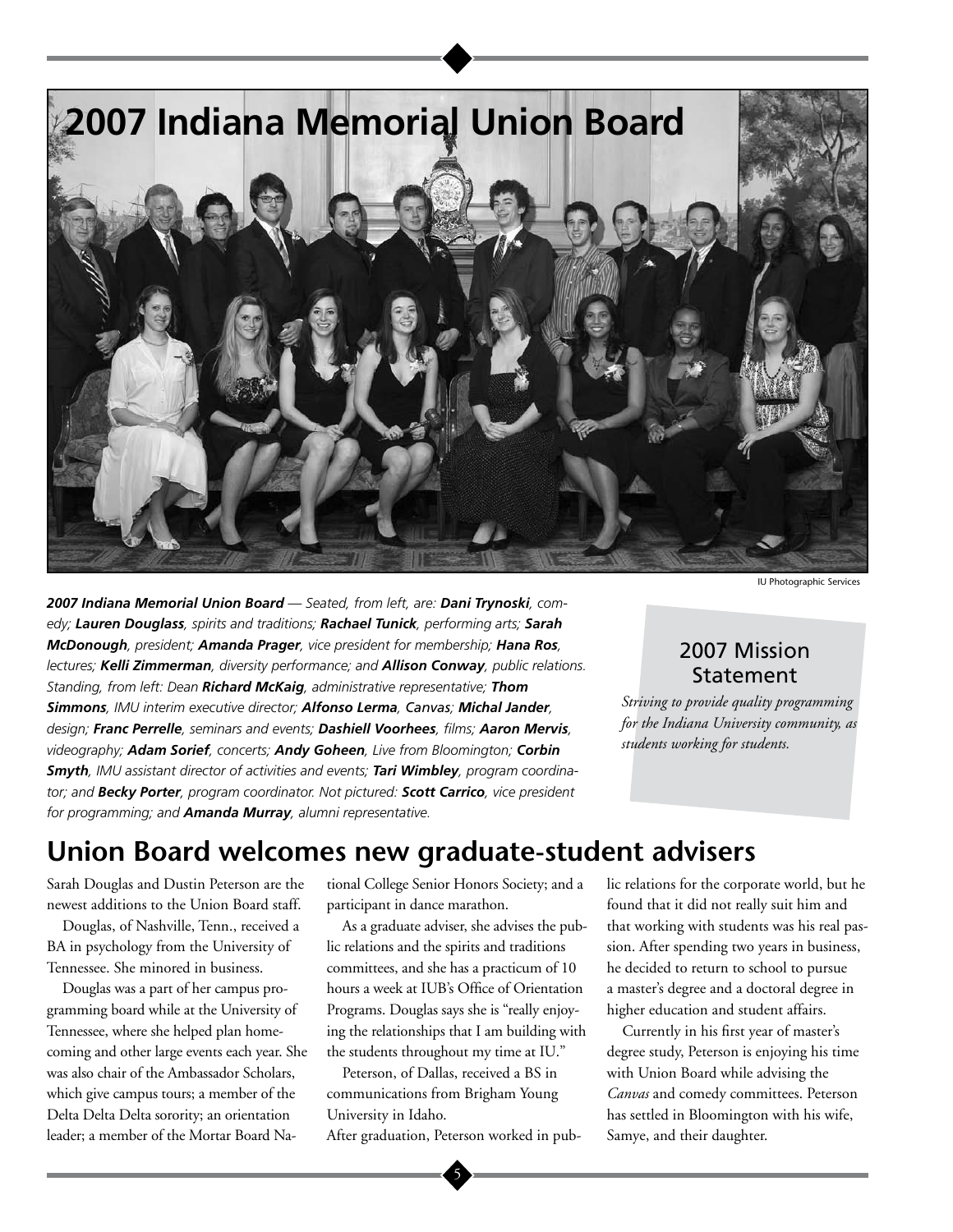Union Board Alumni,<br>
The of the gratifying rewards of serving on the John Whittenberger Soci-Onton Board 7 warm of<br>
One of the gratifying rewards of serving on the John Whittenberger Soci-<br>
Lety Board is watching student leaders grow through their Union Board experiences. Scholarship administration has been an important agenda item for the JWS board, and thanks to the investment of financial gifts by you, nine UB committee members and seven directors received scholarships totaling \$20,750. This scholarship amount includes two **Claude Rich**, BA'29, scholarships from the Indiana University Alumni Association. Thank you IUAA. The applications and interviews reflected tremendous commitment to student programming success. Thank you to all of our donors who give so generously to UB scholarships each year. Your gifts truly make an impact.



The second agenda item for the JWS board is to prepare for the 2007 Biennial Reunion and 2009 Centennial Reunion. Although it is a few years

out, plans are already under way for a grand celebration of the 100th birthday. It will be a time for reflection and renewal for the Indiana Memorial Union. Attentive due-diligence for maximizing financial resources has led to a decline in support from the IU general budget during the past 10 years. The IMU has been able to absorb the changes without compromising quality, but now it needs appropriations to drift the other direction. I am confident a request will be given thorough consideration for one of the country's most revered college unions — and arguably a cornerstone of IU. As the IMU board approaches this significant centennial anniversary,

the timing is right to ratify its mission for the 21st century.

Another goal the JWS board has for 2007 is to expand our "alumni link" at the UB Web site (www.imu.indiana.edu/things\_to\_do/union\_board/whittenberger.shtml). If you would be interested in assisting with a coordination plan for collecting photos, alumni updates, announcements, and anything else that might be

enjoyable for our alumni, please contact the UB office at (812) 855-4682. Finally, a search for the next executive director of the IMU and IU Auditorium will continue in the next several months. The JWS will have representation on the committee. Thank you to **Loren Rullman**, MS'89, for his leader-

ship and direction.

I look forward to seeing everyone in November at the next Biennial Reunion.

Sincerely,

Brent Pieper, BA'97 President John Whittenberger Society



*Your IU Alumni Association membership dues support IU through programs that provide scholarships, Commencement ceremonies, student recruitment efforts, and student leadership programs. To join the IUAA, renew your annual membership, upgrade your annual membership to life membership, or buy a gift membership for someone you love.*

*• Call* (800) 824-3044*;*

6

- *E-mail* iuaamemb@indiana.edu*; or*
- *Visit us online at* www.alumni.indiana.edu*.*

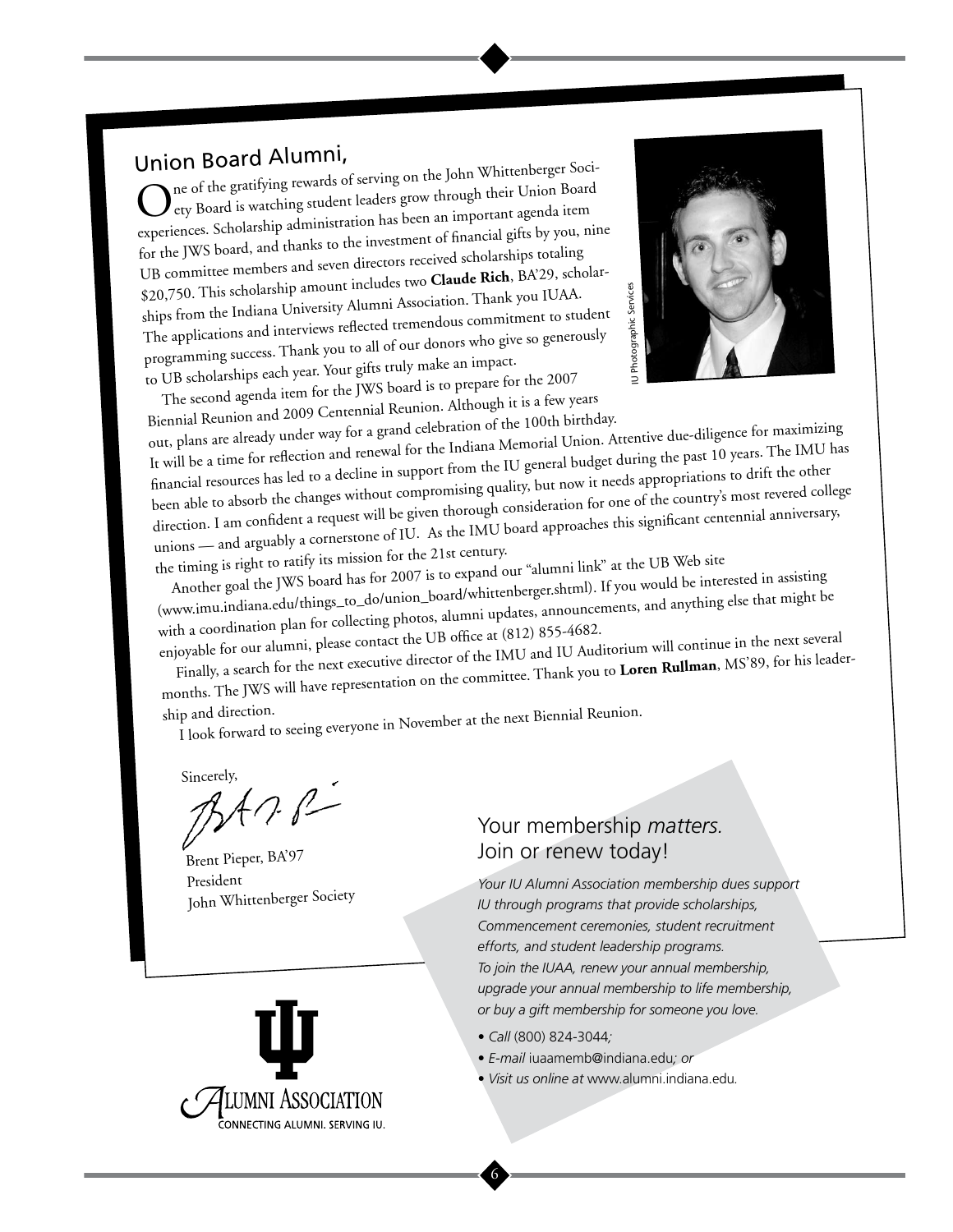# **Alumni Notebook**

**C. Edward Hixon**, BS'38, UB 1937, is retired and living in Indianapolis. He worked for Eli Lilly and Co. for 38 years, retiring in 1978 as director of personnel for sales and marketing at the company's U.S. operation. Hixon spent 20 years with Lilly International. For seven years, he lived abroad as general manager of Lilly Columbia, then of Lilly Mexico.

Professor Emeritus **Herb F. Reinhard Jr.**, EdD'65, was the graduation speaker at Slippery Rock University of Pennsylvania. He recently moved from Tallahassee, Fla., to Alpharetta, Ga.

Rev. **David S. Handley**, BA'70, UB 1968–69, has ministered for 25 years at First Presbyterian Church in Evanston, Ill.

**Margo H. Doyne Goodin**, BA'72, UB 1972, is now Margo Saunders, following her marriage in Canberra, Australia. Her husband is George Saunders.

**John R. Talley**, BA'82, JD'85, UB 1981–82, is president of ProLiance Energy in Indianapolis. From 1983 to 1985, Talley was the governor-appointed student member of the IU Board of Trustees. Talley and his wife, Lesa (McDaniel), BSN'81, JD'85, live in Franklin, Ind.

In August 2006, **Trena L. Depel**,

Cert/BA'95, UB 1993–94, planned to start the Sloan master's program at the Stanford Graduate School of Business in California. She has served as director of regulatory and clinical affairs for Sanarus Medical in Pleasanton, Calif., and she lives in San Francisco.

**Lakshmi D. Hasanadka**, BS'97, JD'03, UB 1996, assistant corporation counsel, Office of Corporation Counsel, City of Indianapolis, was featured in *Indiana Lawyer* newspaper's new special section, "Leadership in Law," honoring lawyers who have made meaningful contributions to the profession.

**Shane L. Windmeyer**, MS'97, received the Sue Kraft Fussell Distinguished Service Award and the *Perspectives* Award from the Association of Fraternity Advisors. Windmeyer founded and serves as coordinator of the Lambda 10 Project National Clearinghouse for Gay, Lesbian, Bisexual, Transgender Fraternity & Sorority Issues. He is considered at the forefront of GLBT issues in higher education. He co-authored an article, "The Emergence of GLBT Issues in Fraternity and Sorority Life," that was published in the fall 2005 issue of *Perspectives*.

**Shaun R. Harper**, MS'00, PhD'03, is an assistant professor and research associate at the Center for the Study of Higher Education at Pennsylvania State University. In 2005, he received an Emerging Scholar

Award from the American College Personnel Association.

**Justin M. Guild**, BS'03, UB 2000, is pursuing a master's degree in public relations from Ball State University in Muncie, Ind., and plans to finish this August.

**Ryan T. O'Connell**, BA'04, UB 2003, writes, "I am finishing my graduate work in student affairs at Florida State University and am excited about my first job search."

### Correction

It was mistakenly reported that **Richards D. Barger**, BS'50, UB 1949–50, attended UCLA Law School. He attended the University of Southern California School of Law. We apologize for the error.

## *In memoriam* Roy L. Lovell Jr.

### May 23, 1943–Oct. 22, 2006

The Indiana Memorial Union and Union Board said goodbye to a longtime friend when **Roy L. Lovell Jr.**, '67, died. He retired from the IMU as assistant director for administrative services in June 2006, after serving the Union for 30 years, and he is greatly missed. He is remembered by UB as a quiet and strong supporter of students. His time at the Union will not be forgotten.

# *Alumna spotlight* From Union Board to Broadway: Karen Walsh, BM/BS'97

 $\bf W$ *T* ith a past role in the production *Suddenly Last Summer* with Blythe Danner; a great experience in a version of *King Lear*; and now, with an appearance on Broadway in the wellreceived return of *Prelude to a Kiss,* with the likes of John Mahoney, Alan Tudyk, and Annie Parisse — Union Board alumna **Karen Walsh**, BM/BS'97, is a name to watch on the Broadway stage.

As a theater major at Indiana University, Walsh wanted all the theatrical experiences and opportunities that she could. A friend brought her to UB, and she joined the performing arts committee. She not only enjoyed working on the committee, but she came to understand the full breadth of UB.

Walsh's time on the performing arts committee made her eager to be a director on the board, and she served as the 1995 director. Her experiences on the board provided her with important perspective on the "other side" of theater and also allowed her to branch out from the theater department and meet people she would

not have met otherwise. During her term, Walsh brought programs like the mystery dinner-theater, *Little Shop of Horrors*, and a touring children's theater.

After leaving Indiana, she took a detour on her way to New York with stops in San Francisco and the University of North Carolina at Chapel Hill — but she always knew that she would end up in New York City. Though performing keeps her schedule full, she hopes to make it to a biennial reunion soon. In the meantime, you can see her on the Broadway stage.